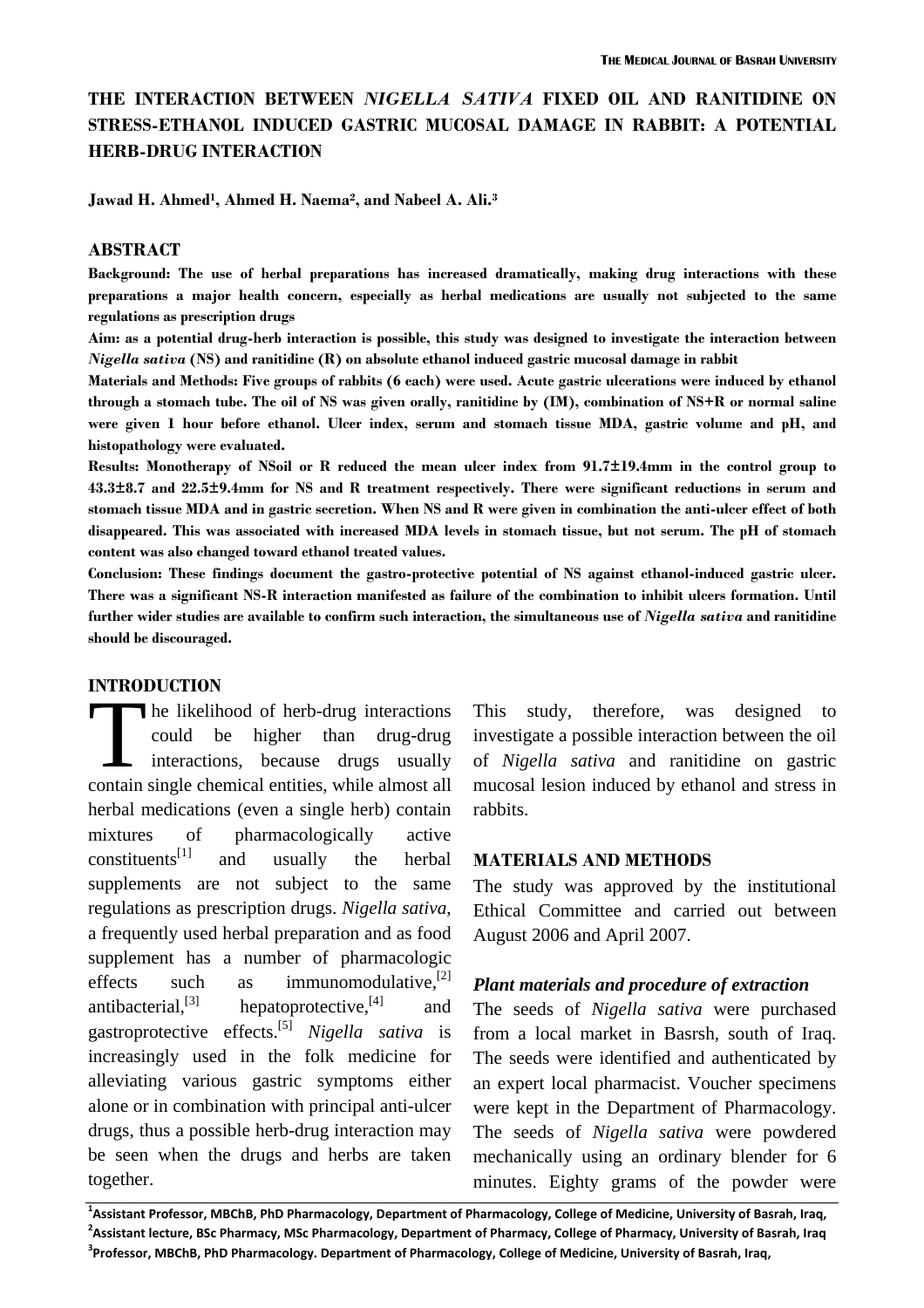dissolved in petroleum ether, and then the fixed oil of *Nigella sativa* was extracted by soxhlet at  $60-90^{\circ}$ C for 18 hours. The extract was then concentrated using rotary evaporator for 30 minutes.

### *Treatment of rabbits*

The experiments were carried out on 30 locally bred sexually mature male rabbits. They were maintained on free excess to food and drinking water. Prior to the day of the experiment each rabbit was kept in a restrain cage for 48 hours. During restrain the rabbits had free access to drinking water only. On the day of the

experiment the rabbits were allocated randomly to receive either *Nigella sativa* oil orally in a dose of 10ml/kg or ranitidine 10mg/kg I.M.; (ranitidine, Glaxo-Smith-Kleine, UK) physiological saline administered orally or the combination as shown in (Table-1). A child stomach tube was used for administration of oral treatments. It was advanced into the stomach through a wooden tongue depressor with a hole in the center to prevent the animal chewing the tube. The rabbits were divided into five groups, six each. Treatments were given as presented in (Table-1).

### *Table 1. Study design*

| <b>Treatments</b><br>$(N=6$ in each group) | Time                                                 |                        |  |
|--------------------------------------------|------------------------------------------------------|------------------------|--|
|                                            | 0 time                                               | 1 hour after treatment |  |
| <b>Control</b><br>(Group 1)                | 10ml/kg saline (oral)                                | 10ml/kg saline (oral)  |  |
| Absolute ethanol (Group 2)                 | 10ml/kg saline (oral)<br>$+ 1$ ml/kg saline (I.M)    | 5ml/kg ethanol (oral)  |  |
| <b>Ranitidine (R)</b><br>(Group 3)         | 10mg/kg ranitidine $(l.M)+10ml/kg$ saline (oral)     | 5ml/kg ethanol (oral)  |  |
| oil of Nigella sativa (NS)<br>(Group 4)    | 10ml/kg nigella oil (oral)+ 1 ml/kg saline (I.M)     | 5ml/kg ethanol (oral)  |  |
| $(NS + R)$<br>(Group 5)                    | 10ml/kg nigella oil (oral)+ 10mg/kg ranitidine (I.M) | 5ml/kg ethanol (oral)  |  |

Four hours after starting the experiment and before sacrificing, the rabbits were exposed to a short chloroform anesthesia. Two milliliters of blood were taken directly from the heart by an ordinary syringe for the measurement of serum MDA. The rabbits were then sacrificed by cervical dislocation. The stomach was exposed, the lower esophagus and the first part of the duodenum were ligated, and the stomach contents were collected and stored in a deep freezer (-10 $\degree$ C). The stomach was then opened along the greater curvature, gently washed in a

tap water and then fixed on a piece of cork for macroscopical examination. Ulcers were scored using ordinary ruler with the help of magnifying lens; ulcer index which is the sum of length of all ulcers was calculated for each animal. A piece of stomach tissue was taken from the largest ulcerated area for the measurement of tissue MDA. The stomach then fixed with 10% formalin for histopathological examination. Gastric acidity was measured by a digital pH meter. Serum and stomach tissue MDA level were measured spectrophotometrically by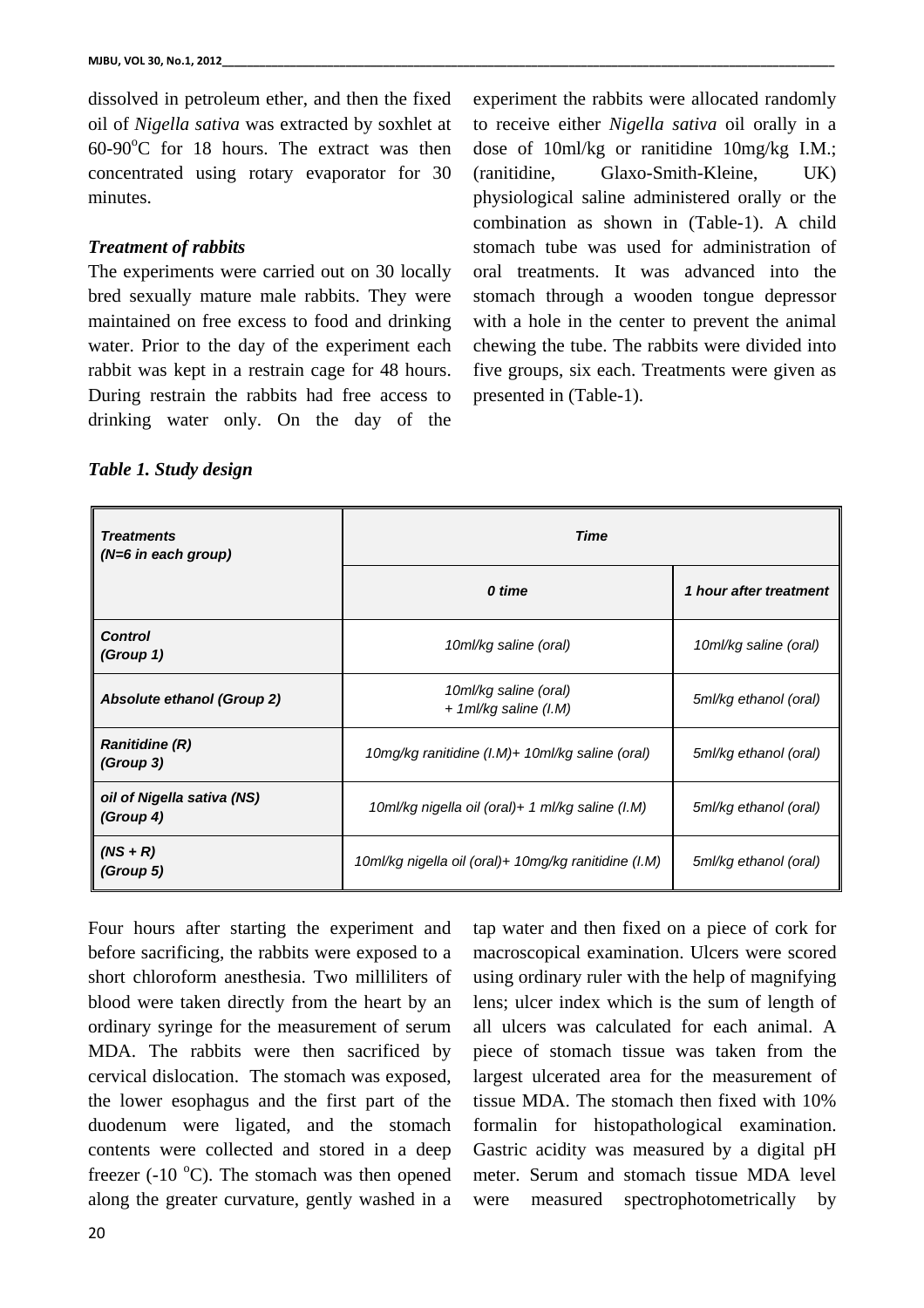thiobarbituric acid assay method.<sup>[6]</sup> Statistical analysis was carried out using SPSS (version 11), analysis of variance (ANOVA) was used to compare means of groups followed by unpaired t-test to compare different groups means. Pvalue less than 0.05is considered significant.

### **RESULTS**

#### *Effect on ulcer index*

Ethanol administration induced gastric ulceration in all treated rabbits, with a mean ulcer index of 91.7±19.4mm. The administration of the oil of *Nigella sativa* in a dose of 10ml/kg orally one hour before ethanol

administration reduced the mean ulcer index to 43.3±8.7mm as compared to the ethanol treated value, p<0.01. Ranitidine 10mg/kg administered intramuscularly one hour before ethanol administration had reduced ulcer index to 22.5±9.4 mm which was significantly lower than that of the ethanol treated group  $(p<0.01)$ . The mean ulcer index of the combination of *Nigella sativa* oil (10ml/kg orally) and ranitidine (10mg/kg I.M) given one hour before ethanol administration was 95±13.7, which was not statistically different from the ulcer index of the ethanol treated group  $(91.7 \pm 19.4 \text{ mm})$ (Table-2).

*Table 2. Effect of Nigella sativa, ranitidine and their combination on ulcer index, serum and stomach tissue MDA in rabbits.* 

| <b>Treatments</b><br><b>Groups</b>    | Ulcer index (mm)<br>Mean $+$ SD | Serum MDA µmol/l | <b>Stomach tissue MDA</b><br>nmol/mq |
|---------------------------------------|---------------------------------|------------------|--------------------------------------|
| Group 1(control)                      | 0.0                             | $0.63 + 0.08$    | $0.33 + 0.08$                        |
| Group 2<br>absolute ethanol           | $91 + 19.4$                     | $1.18 + 0.1$     | $1.12 + 0.3$                         |
| Group 3<br>oil of Nigella sativa (NS) | $43.3 + 8.7**$                  | $0.26 + 0.0*$    | $0.50 + 0.06*$                       |
| Group 4<br>ranitidine (R)             | $22.5 + 9.4**$                  | $0.41 + 0.0*$    | $0.63 + 0.1*$                        |
| Group 5<br>$(NS + R)$                 | $95.0 + 13.7$                   | $0.44 + 0.1*$    | $0.98 + 0.2$                         |

*Significantly different from the corresponding value of the ethanol treated group, \*p<0.05, \*\* p<0.01* 

#### *Effect on serum and stomach tissue MDA levels*

The administration of ethanol had significantly increased the mean MDA value in the serum to  $1.18\pm0.1$  umol/liter compared to  $0.63\pm$ 0.08µmol/liter in the control on normal saline instead of ethanol ( $p<0.05$ ).

The administration of the oil of *Nigella sativa* one hour before ethanol administration significantly reduced the mean serum MDA levels from  $1.18\pm0.1$  umol/literto  $0.26 \pm 0.04$  $\mu$ mol/liter (p<0.05)in the rabbits treated with ethanol. The intramuscular administration of ranitidine produced an effect on MDA level similar to that of *Nigella sativa*. Ranitidine reduced the mean serum level of MDA to  $0.41+0.07$ µmol/liter compared to  $1.18\pm0.1$  $\mu$ mol/liter in the ethanol treated group (p<0.05).

The combination of *Nigella sativa* and ranitidine reduced the mean serum MDA level to  $0.44\pm0.1$  umol/liter which was slightly higher than that of *Nigella sativa* or ranitidine given separately, but significantly lower than the MDA level in the ethanol treated group  $(1.18\pm0.1 \text{ \mu mol/liter})$  (Table-2).

The mean MDA value in stomach tissue homogenate of the control group was  $0.33\pm0.08$ nmol/mg, this was significantly increased to 1.12±0.3 nmol/mg in stomach tissue taken from the ulcerated area of rabbits in the ethanol treated group, P<0.05.

The administration of the oil of *Nigella sativa* or ranitidine significantly reduced the mean values of stomach tissue MDA from  $1.12 \pm 0.3$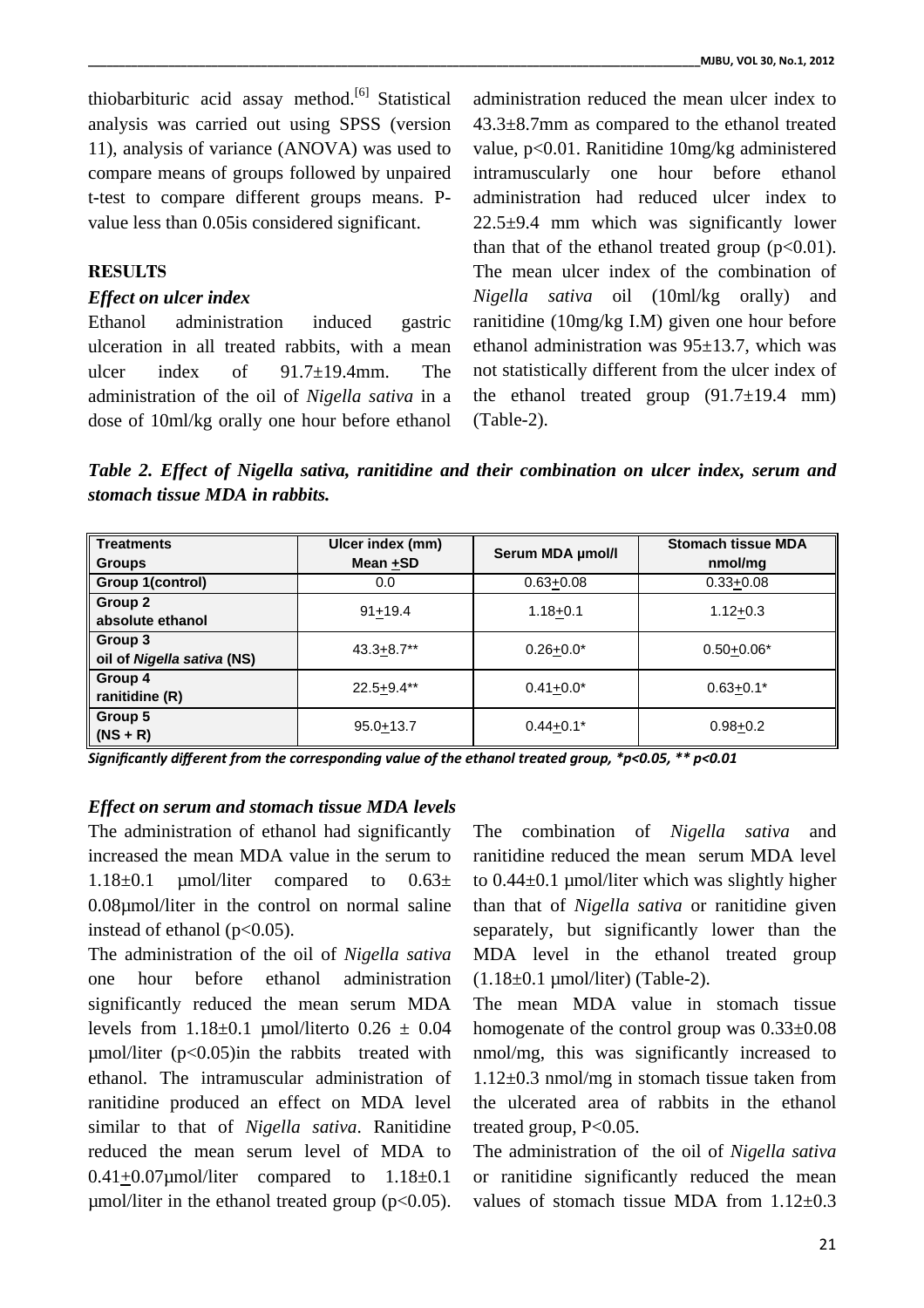nmol/mg in the ethanol treated group to 0.50±0.06 nmol/mg in the *Nigella sativa* treated rabbits and to 0.63+0.1 nmol/mg in the group which received ranitidine, P<0.05. The mean stomach tissue MDA of the combination of *Nigella sativa* and ranitidine was 0.98±0.2 nmol/mg which was insignificantly different from the mean stomach tissue MDA of the ethanol treated group (1.12+0.3 nmol/mg) P-value  $>0.05$  (Table-2).

## *Table 3. Effect of Nigella sativa, ranitidine and their combination on gastric pH in rabbits.*

| <b>Treatments</b>         | pH                                          |
|---------------------------|---------------------------------------------|
| <b>Absolute ethanol</b>   | $1.36 + 0.4$                                |
| Nigella sativa (NS)       | $3.5 \pm 2.1*$                              |
| <b>Ranitidine (R)</b>     | Complete inhibition of gastric<br>secretion |
| <b>Combination (NS+R)</b> | $1.97 + 0.86$                               |

*Significantly different from the ethanol treated group, p<0.01*

# *Effect on gastric pH*

The administration of *Nigella sativa* oil had resulted in an elevation of gastric pH from 1.36  $\pm$  0.4 in the ethanol treated group to 3.5 $\pm$ 2.1 in the *Nigella sativa* treated group (p<0.01).

In the ranitidine group there was complete inhibition of gastric acid secretion, and therefore, it was not possible to measure the pH.

The combination of *Nigella sativa* extract with ranitidine had resulted in a pH value of 1.97±0.86 which was slightly higher than 1.36±0.4 in the ethanol treated group but the difference was statistically not significant.

# *Histopathological examination*

Histopathological examination of gastric sections revealed that absolute ethanol elicited gastric ulceration, necrotic mucosal lesions with wide areas of polymorph nuclear cell infiltration in all rabbits treated with ethanol. One hour before ethanol, the administration of *Nigella sativa* extractor ranitidine demonstrated a clear reduction of mucosal damage and reversal of histological changes, while the combination of *Nigella sativa* and ranitidine had failed to reduce ethanol induced gastric damages. These changes are presented in (Figure-1).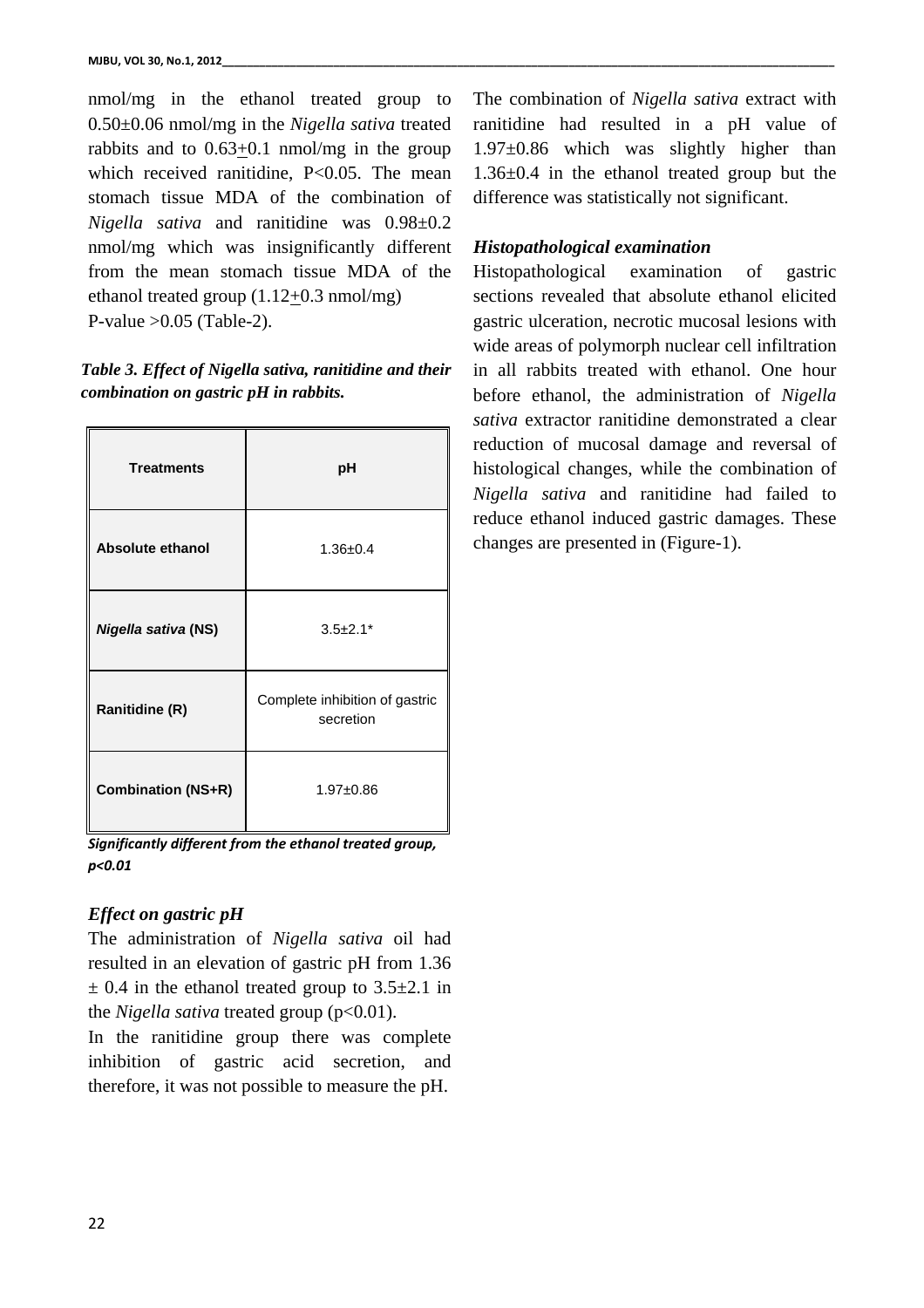

Figure 1A **Figure 18** 











Figure 1E

*Figure 1. Histopathological examination of gastric mucosa of the rabbits; figure 1A. Normal gastric mucosa in a rabbit treated with normal saline (control) (X 100); figure 1B. Gastric mucosa from a rabbit treated with absolute ethanol administered orally. Large gastric ulceration and necrotic mucosal lesions with wide areas of polymorphonuclear cells infiltraƟon are seen; figure 1C. Small superficial gastric ulceraƟon in a rabbit treated with I.M. raniƟdine one hour before ethanol; figure 1D. Normal gastric mucosa in a rabbit treated with the oil of Nigella saƟva one hour before absolute ethanol treatment; figure 1E. Large gastric mucosal ulceraƟon with inflammatory cell infiltration in a rabbit treated with combination (Nigella sativa orally and ranitidine I.M.) one hour before absolute ethanol treatment.*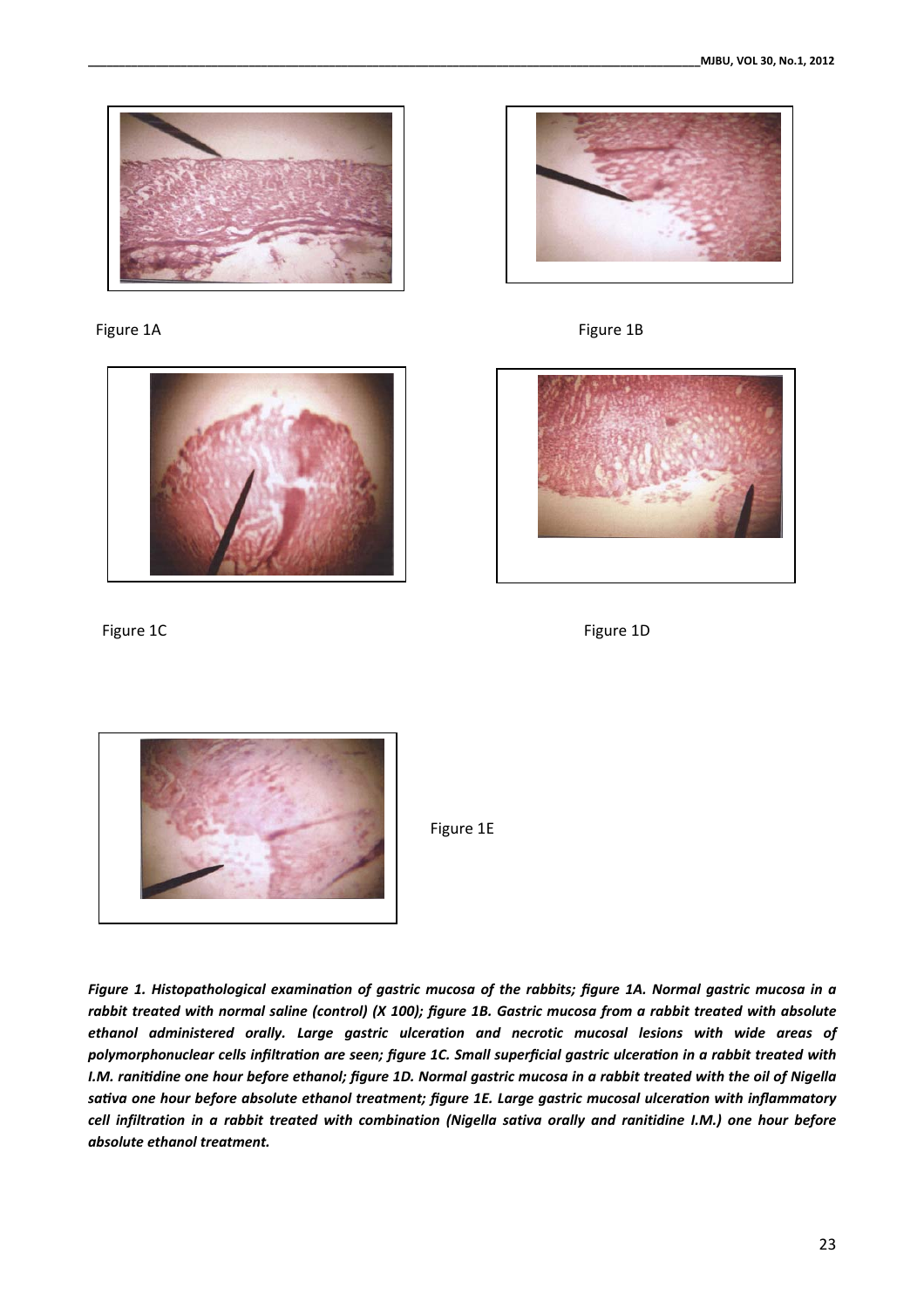### **DISCUSSION**

The model of gastric ulceration induced by orally administered ethanol is well established; however, the mechanism behind the ulcerogenic effect of ethanol is not well understood. Several factors could contribute to that effect such as stimulation of gastric acid secretion, $^{[7]}$  direct mucosal damage,[8,9] decreased synthesis of prostaglandins, release of leukotriens,[10] and free radicals generation.[11, 12] The oil of *Nigella sativa* reduced the ulcer index in all treated animals, which was associated with reduction in both serum and stomach tissue MDA. These results are in agreement with other studies which demonstrated antiulcer effect of *Nigella sativa* against ethanol induced gastric ulceration in experimental animals.  $\left[13,14\right]$  Important factor suggested to contribute to the antiulcer effect of *Nigella sativa* is probably its antioxidant activity.[13] *Nigella sativa*, in addition, was shown to decrease the release of leukotriens which causes mucosal tissue injury and hypoxia.[15,16]The antiulcer effect of *Nigella sativa* in this study is comparable to that of ranitidine. It was found in animals that an oral dose of 150 mg/kg of the oil of *Nigella sativa* produced comparable antiulcer effects to ranitidine in a dose of 20mg/kg given orally in ethanol induced gastric ulceration.<sup>[16]</sup> Despite the established antiulcer effect of ranitidine and the observed antiulcer effect of *Nigella sativa*, unexpectedly their combination had a negative effect on gastric mucosal protection. Thus the gastroprotective effect observed with either treatment given separately was significantly reduced when the two treatments were given in combination. The loss of gastro protective effect of the combination was confirmed by histopathological examination and was also associated with elevation of serum and stomach tissue MDA levels and reduction of pH towards ethanol alone treated values. The mechanism of such interaction is not clear, however our results can at least exclude interaction between

24

ranitidine and *Nigella sativa*at the level of absorption from the gastrointestinal tract since *Nigella sativa* was given by oral route and ranitidine by intramuscular route. *Nigella sativa* was found to significantly decrease gastric mucosal histamine contents;  $[14]$  a possible site for interaction. Many drugs in which drug interaction with herbs are reported are substrates of cytochrome P450s (CYPs) and/or Pglycoprotein  $(P-gp)$ ,  $[17]$  in which the plasma concentrations is reduced with or without increased clearance of the concomitantly prescribed drugs.[18] Recently it was reported that *Nigella sativa* exerted an effect on CYP2D6 and CYP3A4 mediated metabolism of dextromethorphan in human liver microsomes in vitro and in human volunteers.<sup>[19]</sup> As Cytochrome P450 pathway is involved in ranitidine metabolism,[20] an interaction between ranitidine and *Nigella sativa* with reduction in ranitidine plasma concentration cannot be ruled out.In conclusion our findings revealed that although *Nigella sativa*has gastro-protective potentials against ethanol-induced gastric ulcer, it has a significant interaction with ranitidine as manifested by disappearance of the anti-ulcer effect of both when the two were given together. Until further wider studies to explore such interaction, the simultaneous use of *Nigella sativa* and ranitidine should be discouraged.

#### **REFERENCES**

- **1. Fugh-Berman A. Herb-drug interactions. Lancet 2000; 355: 134-138.**
- **2. Haq A, Lobo PI, Al-Tufail M, Rama NR, Al-Sedairy ST. Immunomodulatory effect of**  *Nigella sativa* **proteins fractionated byionexchange chromatography. Int J Immunopharmacol 1999; 21: 238-295.**
- **3. Hanafy MS, Hatem ME. Studies on the antimicrobial activity of nigella sativ seeds (black cumin). J Ethnopharmacol1991; 34: 275- 278.**
- **4. Kanter M, Coskun O, Budancamanak M. Hepatoprotective effects of Nigella sativa L and**